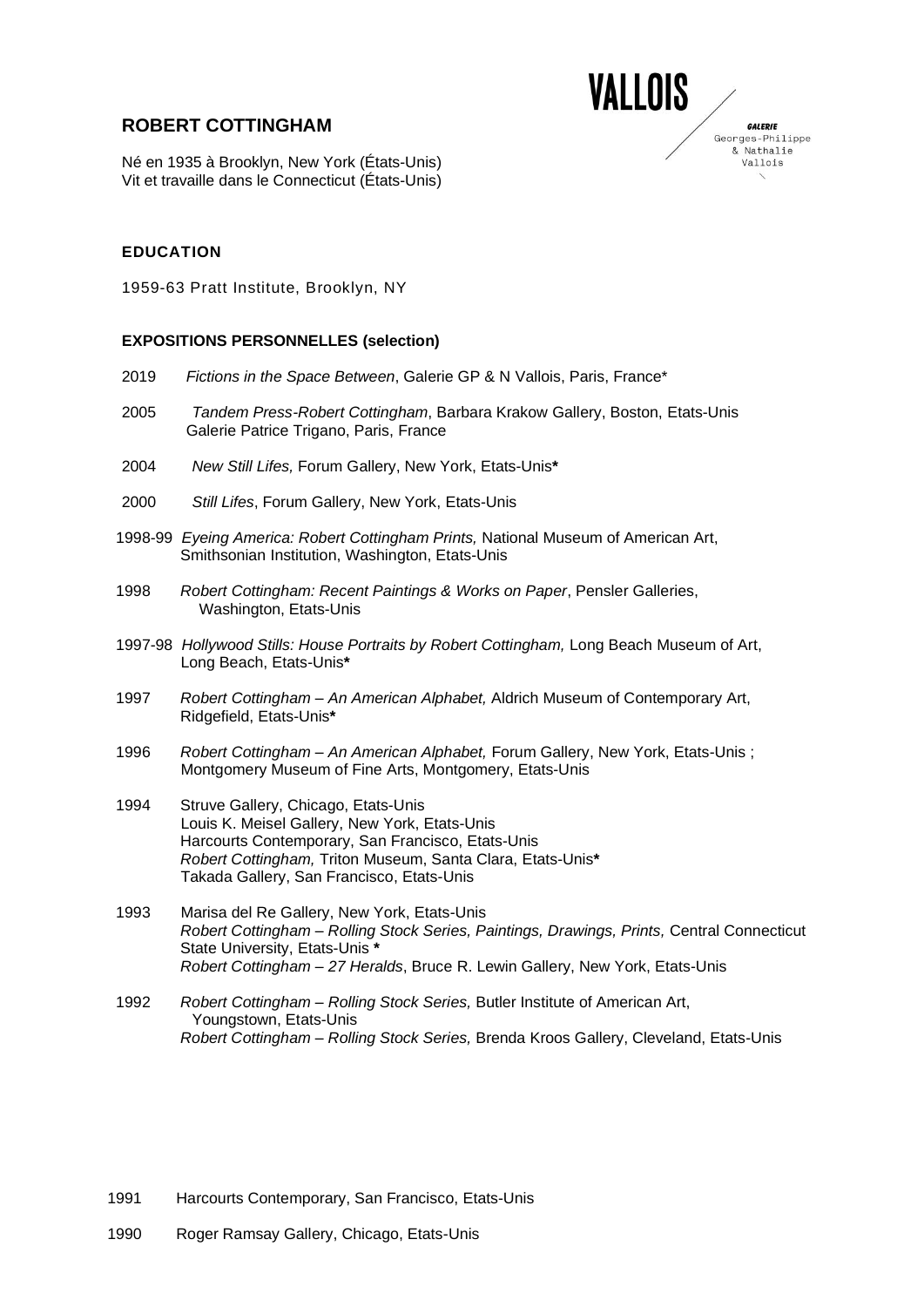*Robert Cottingham – Rolling Stock Series, Marisa del* **Render Consumers Consumers Render Render Render Render Render Render Render Render Render Render Render Render Render Render Render Render Render Render Render Render** Gallery, New York, Etats-Unis**\***



& Nathalie Vallois

- 1989 Gimpel and Weitzenhoffer, New York, Etats-Unis Fendrick Gallery, Washington, Etats-Unis  *The 4th International Contemporary Art Fair*, Roger Ramsay Gallery, Convention Center, Los Angeles, Etats-Unis
- 1988 Fendrick Gallery, Washington, Etats-Unis Roger Ramsay Gallery, Chicago, Etats-Unis
- 1987 Gimpel and Weitzenhoffer, New York, Etats-Unis Union Station, Hartford, Etats-Unis
- 1986-90 *Robert Cottingham – A Print Retrospective 1972-1986* (exposition itinérante), Springfield Art Museum, Springfield ; Hunter Museum of Art, Chattanooga ; Nelson-Atkins Museum of Art, Kansas City ; Museum of Art, University of Oklahoma, Norman ; Center Gallery, Bucknell University, Lewisburg ; Davison Art Center, Wesleyan University, Middletown ; Muscarelle Museum of Art, College of William and Mary, Williamsburg ; Herbert F. Johnson Museum of Art, Cornell University, Ithaca ; Spiva Art Center, Joplin ; Cedar RapidsMuseum of Art, Cedar Rapids ; Pain Art Center and Arboretum, Oshkosh ; Rahr-West Art Museum, Manitowoc ; Lyman Allyn Art Museum, New London, Etats-Unis **\***
- 1986 Signet Arts, St. Louis, Etats-Unis *Robert Cottingham – Photorealism*, The Museum of Art, Science and Industry, Bridgeport, Etats-Unis Gallery Karl Oskar, Westwood Hills, Etats-Unis Brenda Kroos Gallery, Colombus, Etats-Unis
- 1985-86 *Barrera-Rosa's – Robert Cottingham* (exposition itinérante), The Arkansas Arts Center, Little Rock ; Fendrick Gallery, Washington ; Washington University, St. Louis ; Art Institute for the Permian Basin, Odessa, Etats-Unis
- 1985 *Robert Cottingham – Photorealist Painter, Printmaker*, The Art Guild, Farmington, Etats-Unis Roger Ramsay Gallery, Chicago, Etats-Unis
- 1984 Fendrick Gallery, Washington, Etats-Unis Coe Kerr Gallery, New York, Etats-Unis Springfield Art Museum, Springfield, Etats-Unis
- 1983 *Robert Cottingham – The Complete Prints,* Modernism, San Francisco, Etats-Unis *The Photo-Realist Statement – Recent Paintings by Robert Cottingham,* Wichita Art Museum, Wichita, Etats-Unis
- 1982 Coe Kerr Gallery, New York, Etats-Unis
- 1981 Fendrick Gallery, Washington, Etats-Unis Mattatuck Museum, Waterbury, Etats-Unis Swain School of Design, New Bedford, Etats-Unis Coe Kerr Gallery, New York, Etats-Unis
- 1980 Madison Art Center, Madison, Etats-Unis
- 1979 Delta Gallery, Rotterdam, Pays-Bas Beaver College, Glenside, Etats-Unis Aldrich Museum, Ridgefield, Etats-Unis Galerie de Gestlo, Cologne, Allemagne
- 1978 O.K. Harris Gallery, New York, Etats-Unis
- 1976 O.K. Harris Gallery, New York, Etats-Unis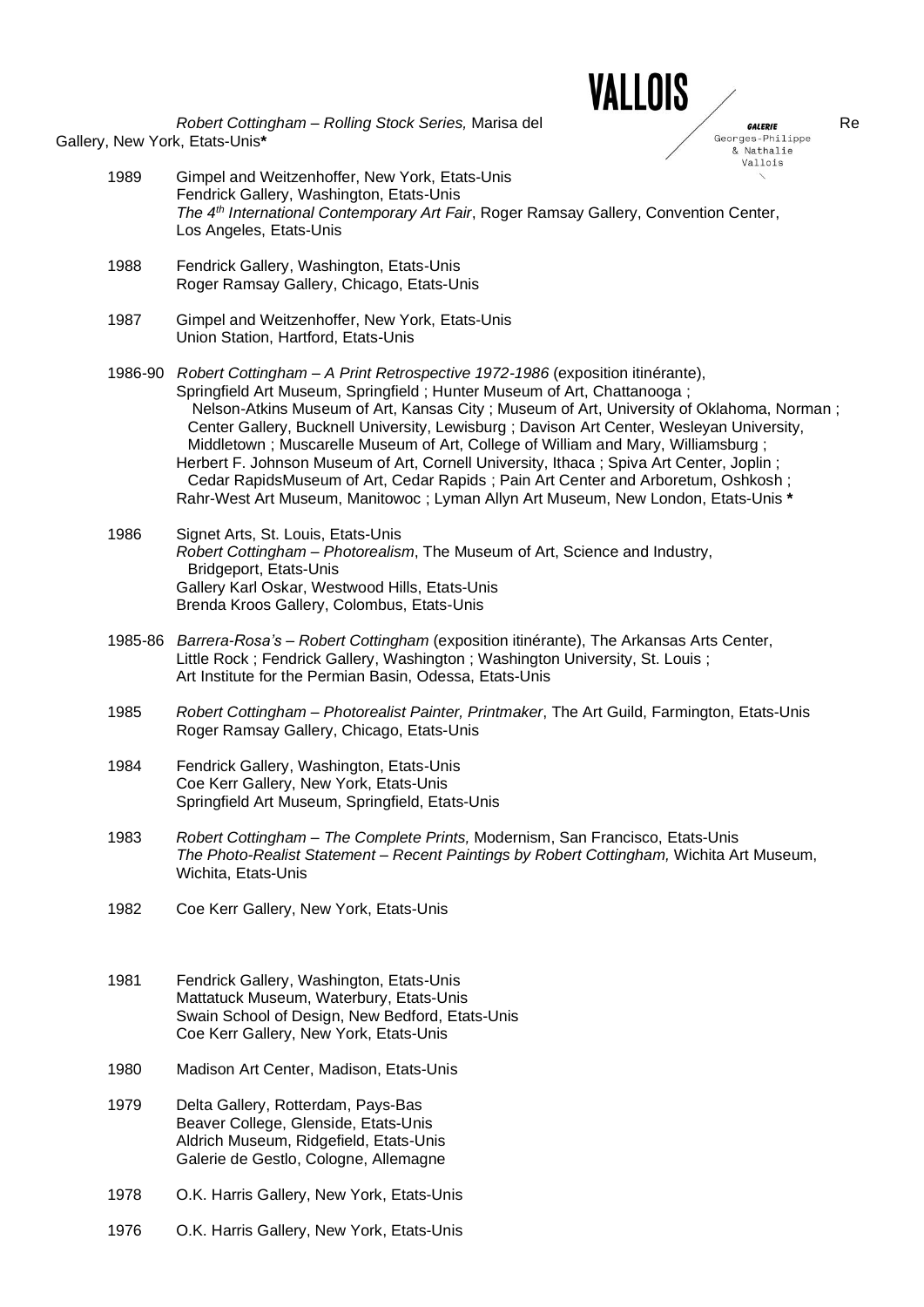- 1975 DM Gallery, Londres, Grande-Bretagne Galerie de Gestlo, Hambourg, Allemagne
- 1974 O.K. Harris Gallery, New York, Etats-Unis
- 1971 O.K. Harris Gallery, New York, Etats-Unis
- 1970 Molly Barnes Gallery, Los Angeles, Etats-Unis
- 1969 Molly Barnes Gallery, Los Angeles, Etats-Unis
- 1968 Molly Barnes Gallery, Los Angeles, Etats-Unis

### **EXPOSITIONS COLLECTIVES (selection)**

2021 *That's All Folks ! (for 2021),* exposition collective, Galerie GP & N Vallois, Paris, France

VALLOIS

GALERIE Georges-Philippe & Nathalie Vallois

- 2020 *La Promenade*, Galerie GP & N Vallois, Paris, France *Retour vers le futur*, Galerie GP & N Vallois, Paris, France
- 2015 *HyperAmerica: Landscape – Image – Reality*, Kunshaus Graz, Unverisalmuseum Joanneum, Autriche
- 2013-14 *Still Life: 1970s Photorealism*, Yale University Art Gallery, New Haven, Etats-Unis
- 2013 *Photorealism Revisited* (exposition itinérante), Oklahoma City Museum of Art, Oklahoma City ; Butler Institute of Art, Youngstown; MANA Contemporary, Jersey City, Etats-Unis
- 2012-15 *Photorealism: 50 Years of Hyperrealistic Paiting* (exposition itinérante), Kunsthalle Tubingen, Allemagne ; Museo Thyssen-Bornemisza, Madrid, Espagne; Saarland Museum, Saarbrucken, Allemagne ; Birmingham Museum & Art Gallery, Birmingham, Grande-Bretagne ; Museo de Bellas Artes de Bilbao, Bilbao, Espagne
- 2011 *Signs*, Louis K. Meisel Gallery, New York, Etats-Unis

- 2009 *Realism – The Adventure of Reality*, Kunsthalle Emden, Emden, Germany; Kunsthal Rotterdam, Rotterdam, Pays-Bas ; Kunsthalle der Hypo-Kultur Stiftung, Munich, Allemagne *American Dream*, National Museum, Krakow, Pologne *The City: Day & Night*, Louis K. Meisel Gallery, New York, Etats-Unis *Picturing America: Photorealism in the 70s,* Deutsche Guggenheim, Berlin, Allemagne
- 2008-09 *Shock of the Real – Photorealism Revisited*, Boca Raton Museum of Art, Boca Raton, Etats-Unis
- 2008 *Sign/Age*, Armand Bartos Fine Art, New York, Etats-Unis
- 2006-07 *Photorealism: Cultural Icons*, Jonathan Novak
- 2005-06 *Picturing America: Selections From The Whitney Museum Of American Art,* (exposition itinérante), Nagasaki Prefectural Museum, Nagasaki Fuchu City Museum of Art ; The 21<sup>st</sup> Century Museum of Contemporary Art, Kanazawa; The Kita-Kyushu Municipal Museum of Art ; The Koriyama City Museum, Japon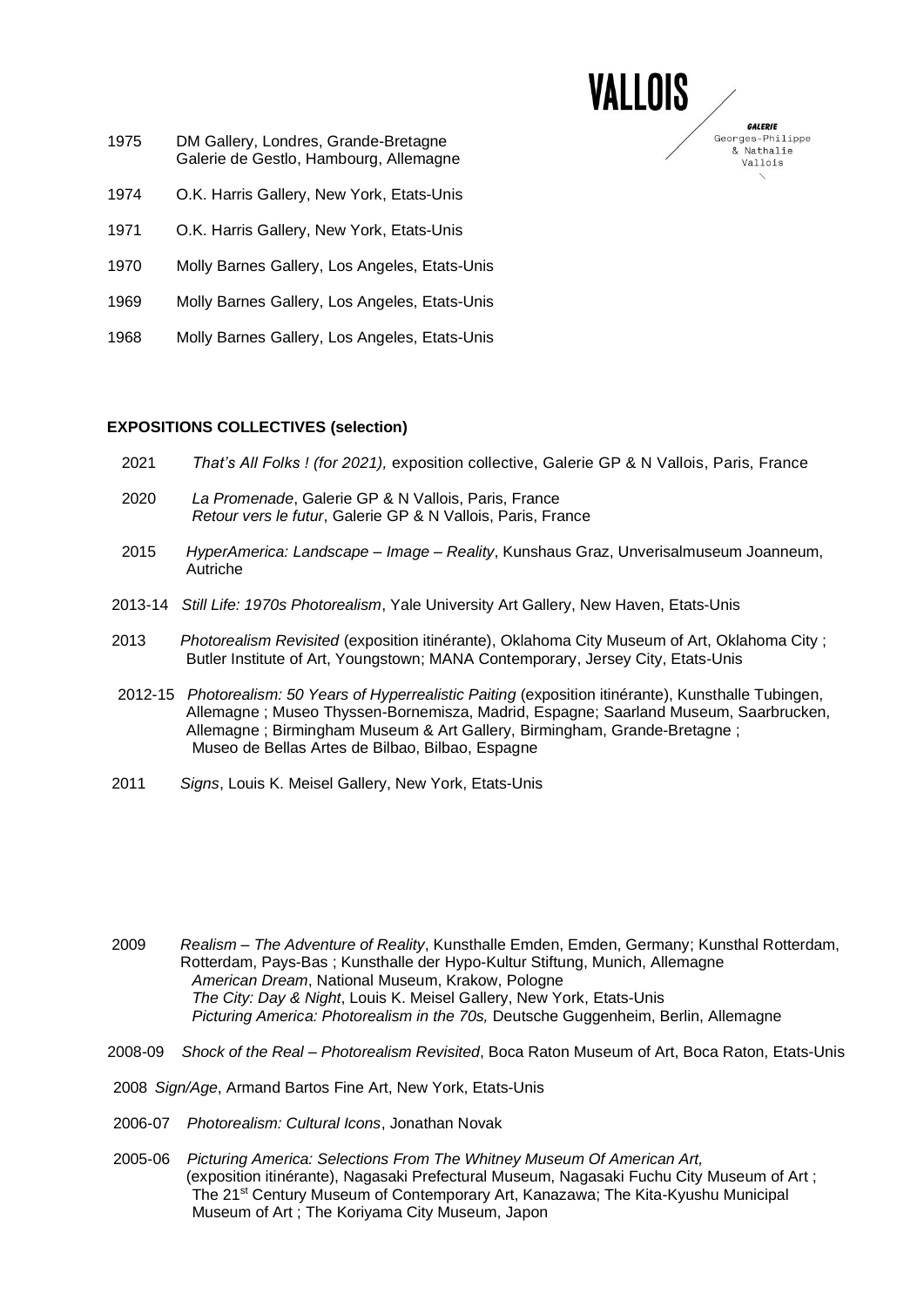

& Nathalie Vallois

2005 *Doubletake: Photorealism from the 1960's & 1970's*,<br>
The Secres-Philippe Rose Art Museum of Brandeis University, Waltham, Etats-Unis

 *Cars and Ketchup: Photorealist Images of the American Landscape*, Herbert F. Johnson Museum

of Art, New York, Etats-Unis

 *Disegno: The 180th Annual Exhibition*, National Academy Museum, New York, Etats-Unis *Double Take-Photorealsim From The 1960's And 70's,* The Rose Art Museum, Brandeis University, Waltham, Etats-Unis

- 2004-05 Hokk and The Jane Voorhees, Zimmerli Art Museum, Rutgers University, New Brunswick, Etats-Unis
- 2004 *Get Real-Photorealist Prints From The James W. Hyams Collection*, Marsh Art Gallery, University Of Richmond Museums, Modlin Center For The Arts, Richmond, Etats-Unis
- 2003 *Hyperrealismes USA 1965-1975*, Musée d'Art Moderne et Contemporain, Strasbourg, France *Facing Reality: The Seavest Collection of Contemporary Realism*, Neuberger Museum of Art, Purchase College, State University of New York, Purchase, Etats-Unis *Iperrealisti*, Chiostro del Bramante, Rome, Italie
- 2002 *As Real As It Gets-Super Realism And Photorealsim*, Tuscon Museum Of Art, Tuscon, Etats-Unis
- 2000-01 *Hypermental, Rampant Reality 1950-2000 From Salvador Dalí to Jeff Koons*, Kunsthaus Zürich, Zürich, Suisse ; Hamburger Kunsthalle, Hambourg, Allemagne
- 1999 *Twentieth Century American Drawing*, Arkansas Art Center, Little Rock, Etats-Unis
- 1998 *Artists Choose Artists*, The Century Association, New York, Etats-Unis

1997 *The Hirschhorn Collects – Recent Acquisitions 1992-1996*, Hirschhorn Museum and Sculpture Garden, Smithsonian Institution, Washington, Etats-Unis *Landscape: The Pastoral to the Urban*, The Bard Center for Curatorial Studies, Bard College, Annandale-on-Hudson, New York, Etats-Unis *Photorealists*, Savannah College of Art and Design, Savannah, Etats-Unis

- 1997 *DeCordova Collects Photography: Recent Acquisitions,* DeCordova Museum and Sculpture Park, Lincoln, Etats-Unis *A Singular Vision: Prints from Landfall Press,* Museum of Modern Art, New York, Etats-Unis
- 1996 *On Paper,* Galleria II Gabbiano, Rome, Italie *California Focus: Selections from the Collection of the Long Beach Museum of Art,* Long Beach Museum of Art, Long Beach, Etats-Unis
- 1995-96 *Cityscapes: Robert Cottingham and Richard Estes,* David Winton Bell Gallery, Brown University, Providence, Etats-Unis *Printmaking in America-Collaborative Prints and Presses 1960-1990*, (exposition itinérante), The Museum of Fine Arts, Houston ; National Museum of American Art, Smithsonian Institution, Washington, Etats-Unis
- 1995 *Collecting with Richard Brown Baker from Pollack to Lichtenstein*, Yale University Art Gallery, New Haven, Etats-Unis *Edward Hopper and the American Imagination*, Whitney Museum of American Art, New York, Etats-Unis
- 1994-95 *New York Realism: Past and Present*, (exposition itinérante Japon) organized by the Tampa Museum of Art, Tampa, Etats-Unis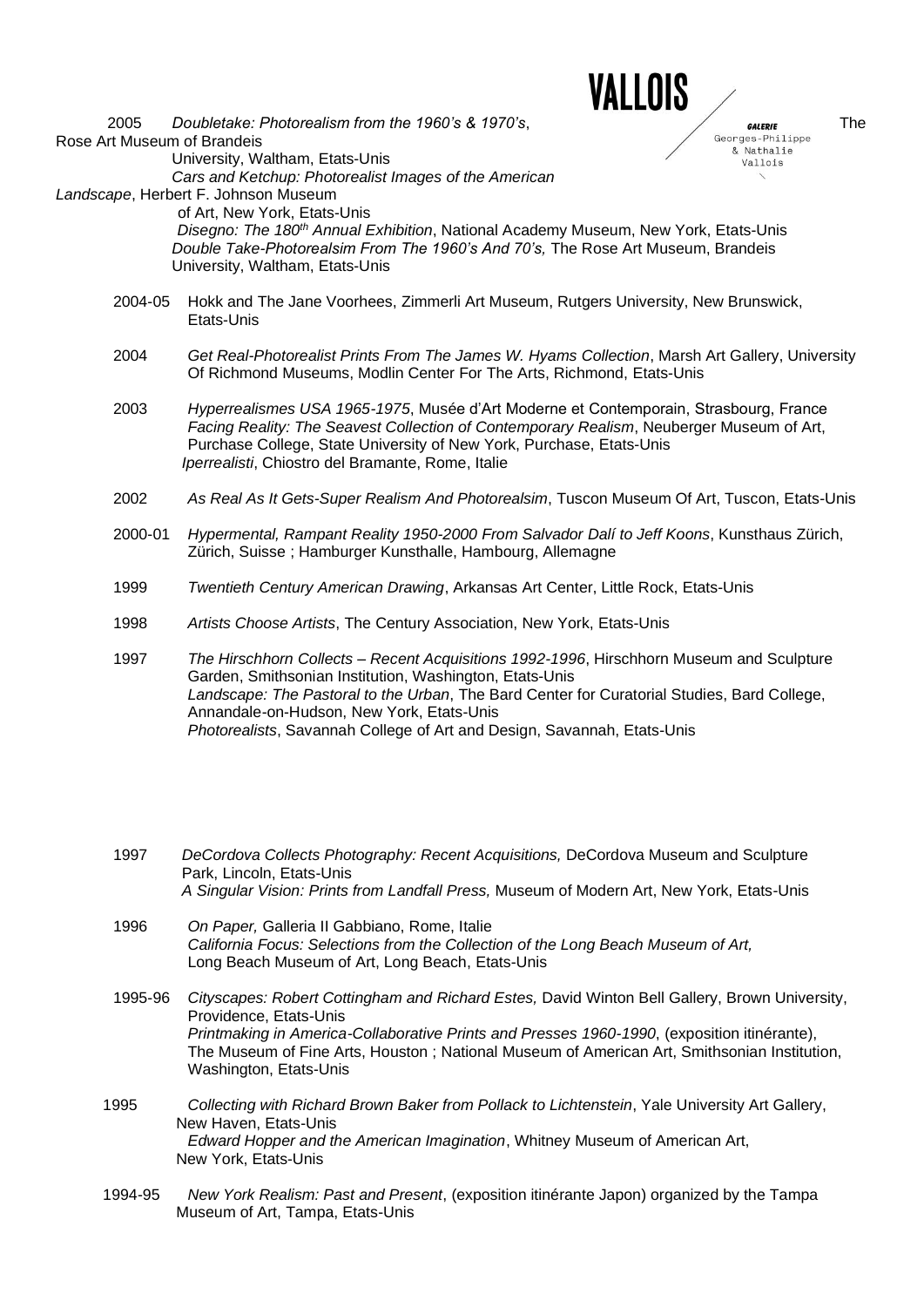

& Nathalie Vallois

1994 *Superrealist Art* – The Virlane Foundation and The K *BALERIE S***<sub>Georges-Philippe 8 B** *S***<sub>Georges-Philippe**</sub></sub> Corporation Collection, Contemporary Arts Center, New Orleans, Etats-Unis

*Against Abstraction: Aspects of Contemporary Realism,* Ball State University Museum of Art, Muncie, Etats-Unis *Tandem Press: Five Years of Collaboration and Experimentation,* Elvehjem Museum of Art, Madison, Etats-Unis *American Realism and Figurative Art,* Cline Fine Art Gallery, Santa Fe, Etats-Unis

1993-94 *American Realism – The Urban Scene* – *Selections from the Glenn C. Janss Collection*, exposition organisée par the Boise Art Museum, Boise, Etats-Unis

1991-92 *Six Takes on Photo-Realism,* Whitney Museum of American Art at Champion, Stamford, Etats-Unis *Photo-Realism Revisited,* Museum of Art, Fort Lauderdale, Etats-Unis**\*** *American Realism & Figurative Art: 1952-1990,* (exposition itinérante au Japon), The Miyagi Museum of Art, Sendai, Miyagi (1991) ; Sogo Museum of Art, Yokohama (1992) ; The Tokushima Modern Art Museum, Tokushima (1992) ; The Museum of Modern Art, Shiga (1992) ; Kochi Prifectural Museum of Folk Art (1992)

- 1991 *In Sharp Focus: Super-Realism,* Nassau County Museum of Art, Roslyn Harbor, New York, Etats-Unis
- 1990-91 *Word as Image: American Art 1960-1990,* (exposition itinérante), Milwaukee Art Museum, Milwaukee ; Oklahoma City Art Museum, Oklahoma City ; Contemporary Arts Museum, Houston, Etats-Unis

1990 *Monochrome/Polychrome: Contemporary Realist Drawings,* Florida State University Gallery & Museum, Tallahassee, Etats-Unis *Twenty Years of Landfall Press,* Landfall Press Gallery, Chicago, Etats-Unis

 1989-90 *Trains and Planes: The Influence of Locomotion in American Painting*, (exposition itinérante), Sherry French Gallery, New York; Roberson Center for the Arts, Binghamton (1989) ; National Academy of Sciences, Washington, États-Unis (1989); Evansville Museum of Arts, Evansville (1990) ; The Noyes Museum, Oceanville (1990), Etats-Unis

 1989 *Perspectives in Realism: Beckman, Cottingham, Pasin-Sloan,* Landfall Press, Chicago *The Scarf,* Bergdorf Goodman, New York; 60 artists design silk scarves for DIFFA (The Design Industries Foundation for AIDS) *Coming of Age: Twenty-one Years of Collecting by the Madison Art Center,* Madison Art Center, Madison, Etats-Unis *Robert Bechtle, Chuck Close, Robert Cottingham, Malcolm Morley, Sigmar Polke*, Pat Hearn Gallery, New York, Etats-Unis

- 1987 *Urban Landscape,* Louis K. Meisel Gallery, New York, Etats-Unis *From the Collection – American Art 1960 to the Present,* Yale University Art Gallery, New Haven, Etats-Unis
- 1986-87 *The Detailed Image: Realism Here and Abroad,* Harcourts Contemporary, San Francisco, Etats-Unis
- 1986 *Interiors and Exteriors: Contemporary Realist Prints,* Yale University Art Gallery, New Haven, Etats-Unis  *Familiar Reality* (exposition itinérante), The Arkansas Arts Center, Little Rock, Etats-Unis
- 1985 *Iowa Collects –* Des Moines Art Center, Des Moines, Etats-Unis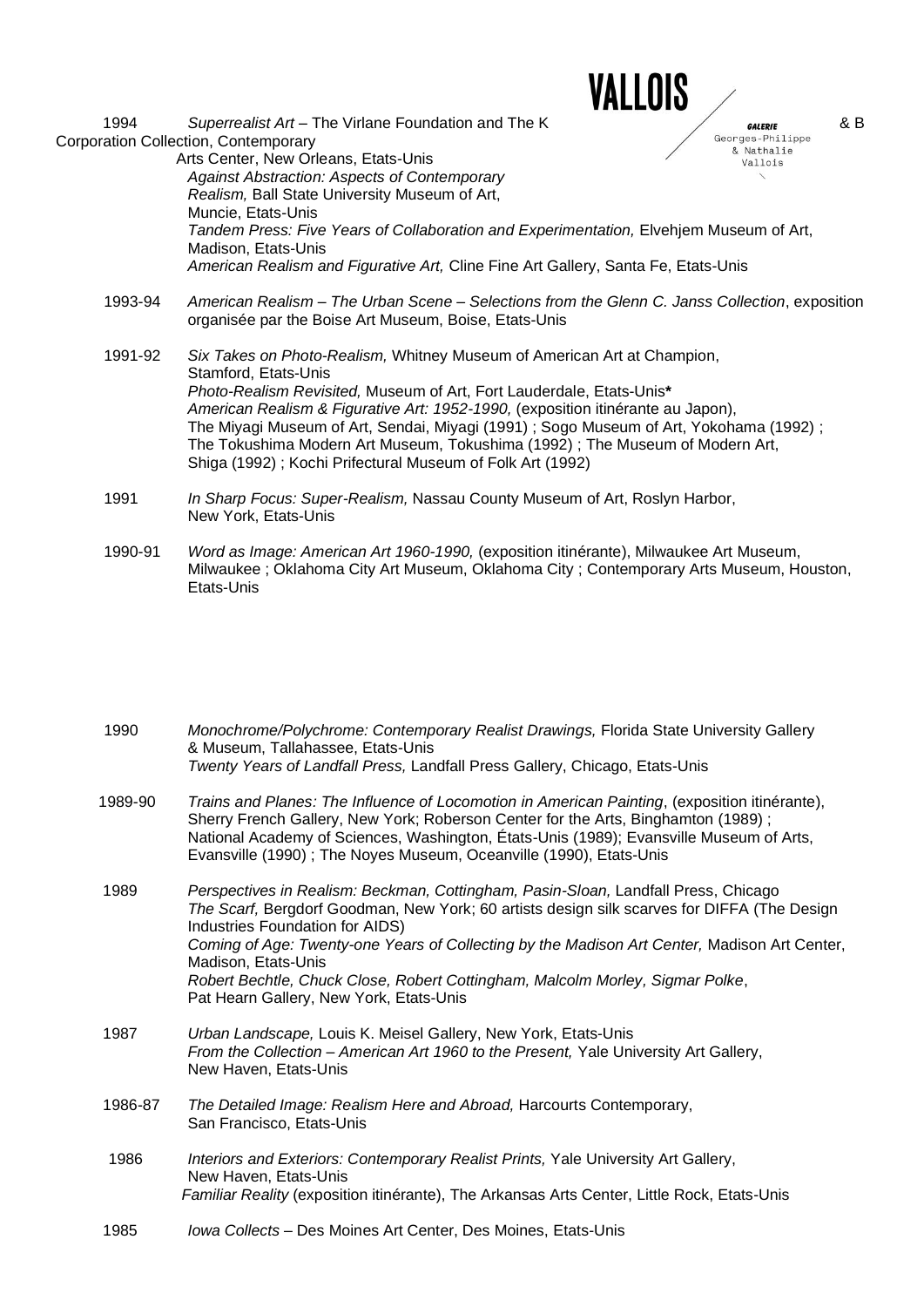

GALERIE Georges-Philippe & Nathalie Vallois

*A Decade of American Realism: 1975-1985,* Wichita Museum of Art, Wichita, Etats-Unis *American Realism, The Precise Image*, Isetan Museum, Tokyo ; Daimaru Museum, Osaka ; Takashimaya Gallery, Yokohama, Japon

- 1984-85 *American Art Since 1970,* North Carolina Museum of Arts, Raleigh; Sheldon Memorial Art Gallery, University of Nebraska, Lincoln; Center for the Fine Arts, Miami, Etats-Unis *American Art Since 1970, (Painting, Sculpture and Drawings from the Collection of The Whitney Museum of American Art),* (exposition itinérante) ; La Jolla Museum of Contemporary Art, La Jolla, Etats-Unis; Museo Tamayo, Mexico City, Mexique
- 1984 Art of the States: Works from a Santa Barbara Collection, Santa Barbara Museum of Art, Santa Barbara, Etats-Unis  *On 42nd Street – Artists' Visions,* Whitney Museum of American Art at Philip Morris, New York, Etats-Unis *Photographs by Painters, Vision* Gallery, Boston, Etats-Unis  *Realists at Work,* The Harcus Gallery, Boston, Etats-Unis

 1983 *An American Art: Post-World War II Painting and Sculpture*, Birmingham Museum of Art, Birmingham, Etats-Unis  *Purchases by the Hirshhorn Museum 1974-1983,* Hirshhorn Museum and Sculpture Garden, Washington, Etats-Unis  *A Heritage Renewed: Representational Drawing Today,* (exposition itinérante), University Art Museum, Santa Barbara, Oklahoma Art Center, Oklahoma City, Elvehjem Museum of Art, Madison, Etats-Unis

 1982 *Painter as Photographer (continued),* University Art Gallery, Nottingham; Camden Arts Centre, Londres Windsor Castle, Windsor; National Museum of Photography, Film and Television, Bradford, Grande-Bretagne *American Realism*, Coe Kerr Gallery, New York, Etats-Unis *Surveying the Seventies: Selections from the Permanent Collection of the Whitney Museum of American Art*, Whitney Museum of American Art Fairfield County, Stamford, Etats-Unis  *Painter as Photographer,* (exposition itinérante), British Art Council, Grande-Bretagne; John Hansard Gallery, Southampton ; Wolverhampton Art Gallery, Wolverhampton ; Museum of Modern Art, Oxford ; Royal Albert Memorial Museum, Exeter, Grande-Bretagne

 1981 *New Dimensions in Drawing*, Aldrich Museum of Contemporary Art, Ridgefield, Etats-Unis *Contemporary American Realism Since 1960*, (Traveling Exhibition), Pennsylvania Academy of the Fine Arts, Philadelphia; Virginia Museum of Fine Arts, Richmond, Etats-Unis (1982)  *Contemporary American Prints & Drawings 1940-1980,* National Gallery of Art, Washington, Etats-Unis

 *Real, Really Real and Super Real, (*exposition itinérante), San Antonio Museum of Art, San Antonio; Indianapolis Museum of Art, Indianapolis ; Tucson Museum of Art, Tucson ; Carnegie Institute, Pittsburg, Etats-Unis

 *The Morton G. Neumann Family Collection*, Art Institute of Chicago, Chicago, Etats-Unis

1980 *ROSC*, Dublin, Irlande

 *Realism – Photorealism,* Philbrook Art Center, Tulsa, Etats-Unis  *Black and White,* Thomas Segal Gallery, Boston, Etats-Unis The Morton G. Neumann Family Collection, National Gallery of Art, Washington, Etats-Unis  *New York – The Artist View,* Hirshhorn Museum & Sculpture Garden, Washington, Etats-Unis  *Hassam Fund Purchase Exhibition,* American Academy and Institute of Arts and Letters, New York, Etats-Unis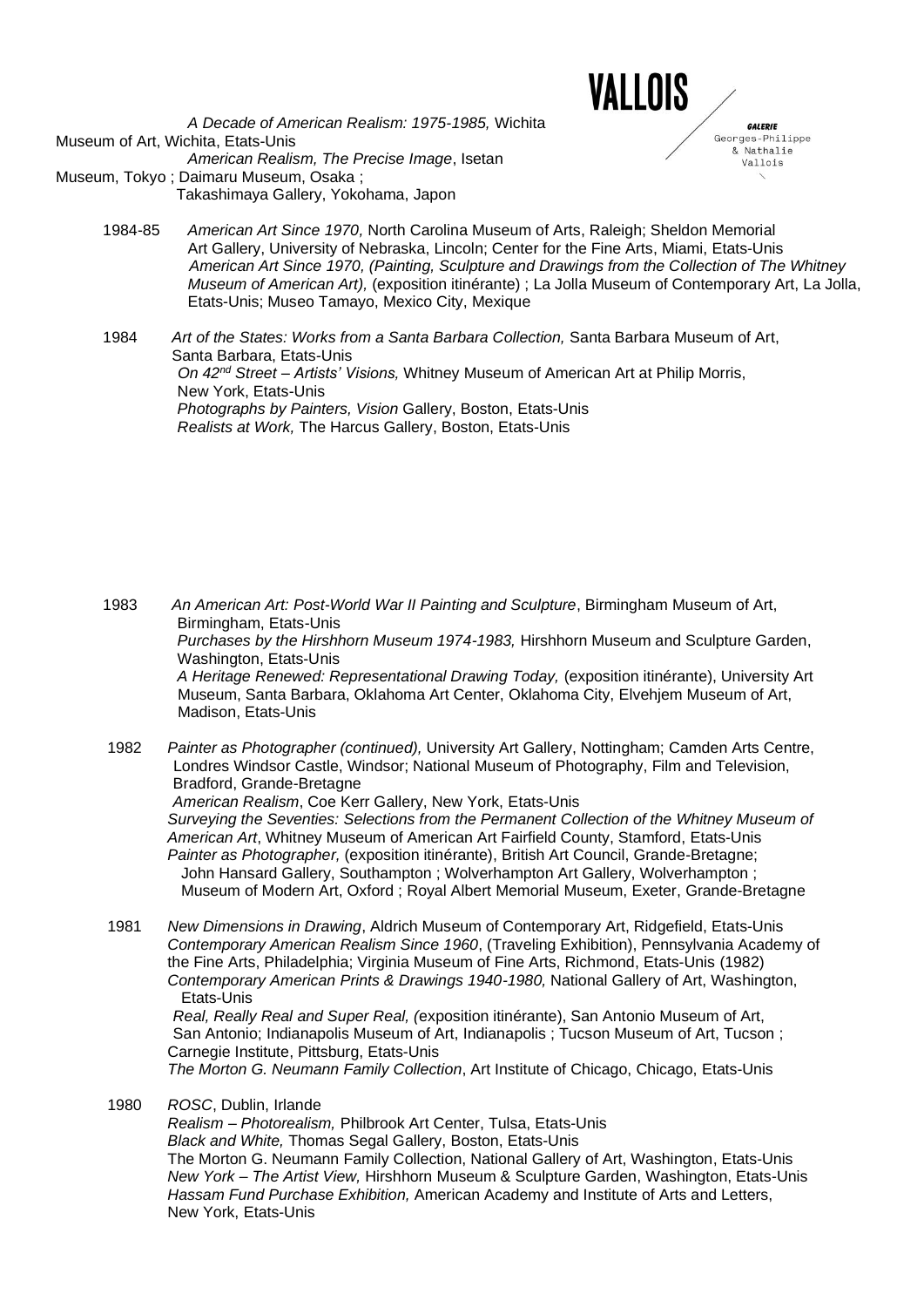1979 *Prospectus – Art in the Seventies,* Aldrich Museum of Contemporary Art, Ridgefield, Etats-Unis



 1978 *Art About Art,* Whitney Museum of American Art, New York, Etats-Unis

 *Late 20th Century Art from the Sydney & Frances Lewis Foundation,* Virginia Commonwealth University, Richmond; Institute of Contemporary Art, University of Pennsylvania, Philadelphie, Etats-Unis *New Acquisitions,* Whitney Museum of American Art, New York, Etats-Unis

 1977-78 *Photo-Realism in Painting,* Hollywood Art and Culture Center, Hollywood ; Museum of Fine Arts, St. Petersburg, Etats-Unis

- 1977 *New in the 70's,* University of Texas at Austin, Austin, Etats-Unis  *American Prints of the Twentieth Century,* Philadelphia Museum of Art, Philadelphie, Etats-Unis  *Illusion and Reality,* (exposition itinérante australienne), Australian National Gallery, Canberra; Western Australian Art Gallery, Perth ; Queensland Art Gallery, Brisbane ; Art Gallery of New South Wales, Sydney ; Art Gallery of South Australia, Adelaide ; National Gallery of Victoria, Melbourne ; Tasmanian Museum and Art Gallery, Hobart, Australie  *Masters of Watercolor,* O.K. Harris Gallery, New York, Etats-Unis  *Landfall Press – Survey of Prints 1970-1977,* Museum of Contemporary Art, Chicago, Etats-Unis  *Recent Acquisitions*, Whitney Museum of American Art, New York, Etats-Unis  *Sharp Focus Realism,* Teheran Museum of Contemporary Art, Téhéran, Iran
- 1976 *Realism (Paintings and Drawings),* exposition inaugurale, Young/Hoffman Gallery, Chicago, Etats-Unis  *American Paintings and Drawings,* John Berggruen Gallery, San Francisco, Etats-Unis  *America As Art,* National Collection of Fine Arts, Washington, Etats-Unis  *Works on Paper,* Galerie de Gestlo, Hambourg, Allemagne *Aspects of Realism*, exposition itinérante au Canada organisée par Rothmans of Pall Mall, Stratford, Canada
- 1975 *Richard Brown Baker Collects!,* Yale University Art Gallery, New Haven, Etats-Unis *Super Realism,* Baltimore Museum of Art, Baltimore, Etats-Unis  *Signs of Life: Symbols in the City,* Renwick Gallery, Smithsonian Institution, Washington, Etats-Unis  *Tendenser I Moderne Kunst,* Nordjyllands Kunstmuseum, Aalborg, Danemark  *Realismus und Realitat,* Kunsthalle Darmstadt, Darmstadt, Allemagne  *Realist Painting in California,* John Berggruen Gallery, San Francisco, Etats-Unis  *Watercolors and Drawings – American Realists*, Louis K. Meisel Gallery, New York, Etats-Unis
- 1974 *Hyperréalistes Americains – Réalistes Européens,* Centre National d'Art Contemporain, Paris, France Tokyo Biennale, Tokyo, Japon  *Kijken Naar de Werkelijkheid,* Museum Boymans-van Beuningen, Rotterdam, Pays-Bas  *Contemporary American Paintings from the Lewis Collection,* Delaware Art Museum, Wilmington, Etats-Unis
- 1973-74 Kunst *Nach Wirklichkeit,* Kunstverein, Hanovre, Allemagne
- 1973 *Hyperrealisme,* Galerie Isy Brachot, Bruxelles, Belgique  *Grands Maitres Hyperréalistes Americains*, Galerie des 4 Mouvements, Paris, France *Radical Realists,* Portland Centre for the Visual Arts, Portland, Etats-Unis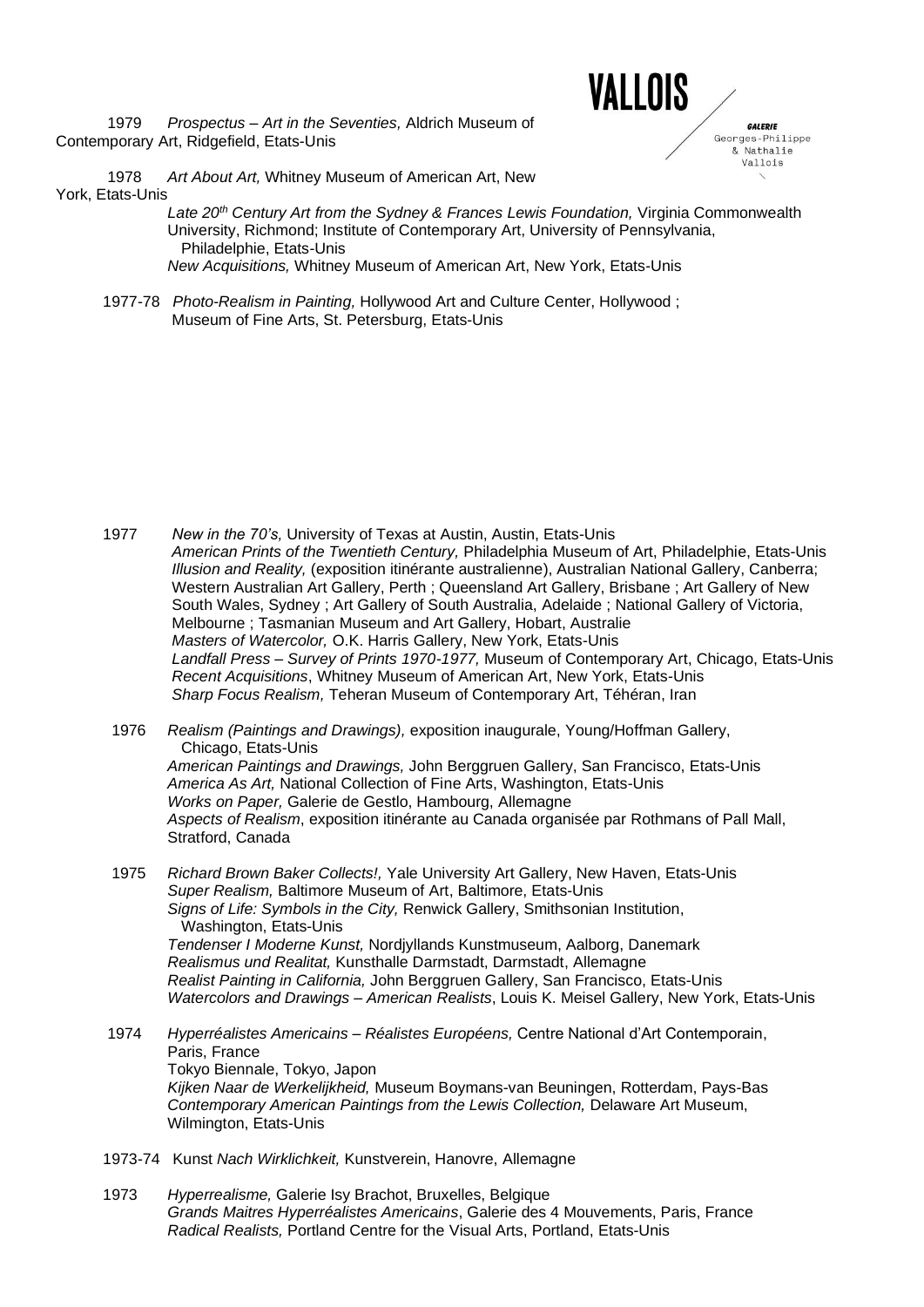

& Nathalie Vallois

*Separate Realities,* Los Angeles Municipal Art Center, **Los angles and the Separate Realities** Los<br>Inis Angeles, Etats-Unis *Radical Realists from the Collection of Ed Cauduro,* Portland, Portland Center for the Visual Arts, Portland, Etats-Unis  *Amerikanske Realister,* Randers Kunstmuseum, Suède  *Options 73/30,* Contemporary Arts Center, Cincinnati, Etats-Unis  *Hyperréalistes Americains,* Galerie Arditti, Paris, France  *Mit Kamera, Pinsel und Spritzpistole,* Ruhrfestspiele Recklinghausen, Stadtische Kunsthalle, Rechlinghausen, Allemagne

- 1973 *California Representation: Eight Painters in Documenta 5*, Santa Barbara Museum of Art, Santa Barbara, Etats-Unis  *Image Reality and Superreality,* Arts Council of Great Britain, Londres, Grande-Bretagne *Photo Realism*, Serpentine Gallery, Londres, Grande-Bretagne
- 1972-73 *Amerikanischer Fotorealismus,* Wurttembergischer Kunstverein, Stuttgart ; Frankfurter Kunstverein, Francfort ; Kunst-Und Museumsverein, Wuppertal, Allemagne
- 1972 *Looking West,* A.C.A. Gallery, New York, Etats-Unis  *L.A. 14 Painters,* University of California Santa Barbara, Santa Barbara, Etats-Unis  *Realism Now,* New York Cultural Center, New York, Etats-Unis  *Documenta 5,* Cassel, Allemagne  *The State of California Painting,* Govett-Brewster Art Gallery, New Plymouth, Nouvelle-Zélande *Sharp-Focus Realism,* Sidney Janis Gallery, New York, Etats-Unis
- 1971 *Radical Realism,* Museum of Contemporary Art, Chicago, Etats-Unis  *New Realism,* State University at Potsdam, Potsdam, Etats-Unis  *Contemporary American Art from Orange County Collections,* Newport Harbor Art Museum, Newport Beach, Etats-Unis  *California Artists,* Long Beach Museum of Art, Long Beach, Etats-Unis
- 1970 *The Cool Realists,* Jack Glenn Gallery, Corona del Mar, Etats-Unis *Beyond the Actual: Contemporary California Realist Painting*, Pioneer Museum, Stockton, Etats-Unis  *The Highway,* University of Pennsylvania Institute of Contemporary Art, Philadelphie, Etats-Unis
- 1969 *The Persistant Image,* Fresno State College, Fresno, Etats-Unis  *The Film and Modern Art,* Los Angeles Municipal Art Gallery, Los Angeles, Etats-Unis
- 1968 *The California Landscape,* Lytton Savings & Loan, Los Angeles, Etats-Unis
- 1966 *Newport Harbor Annual,* Newport Beach, Etats-Unis

**\*** Catalogue